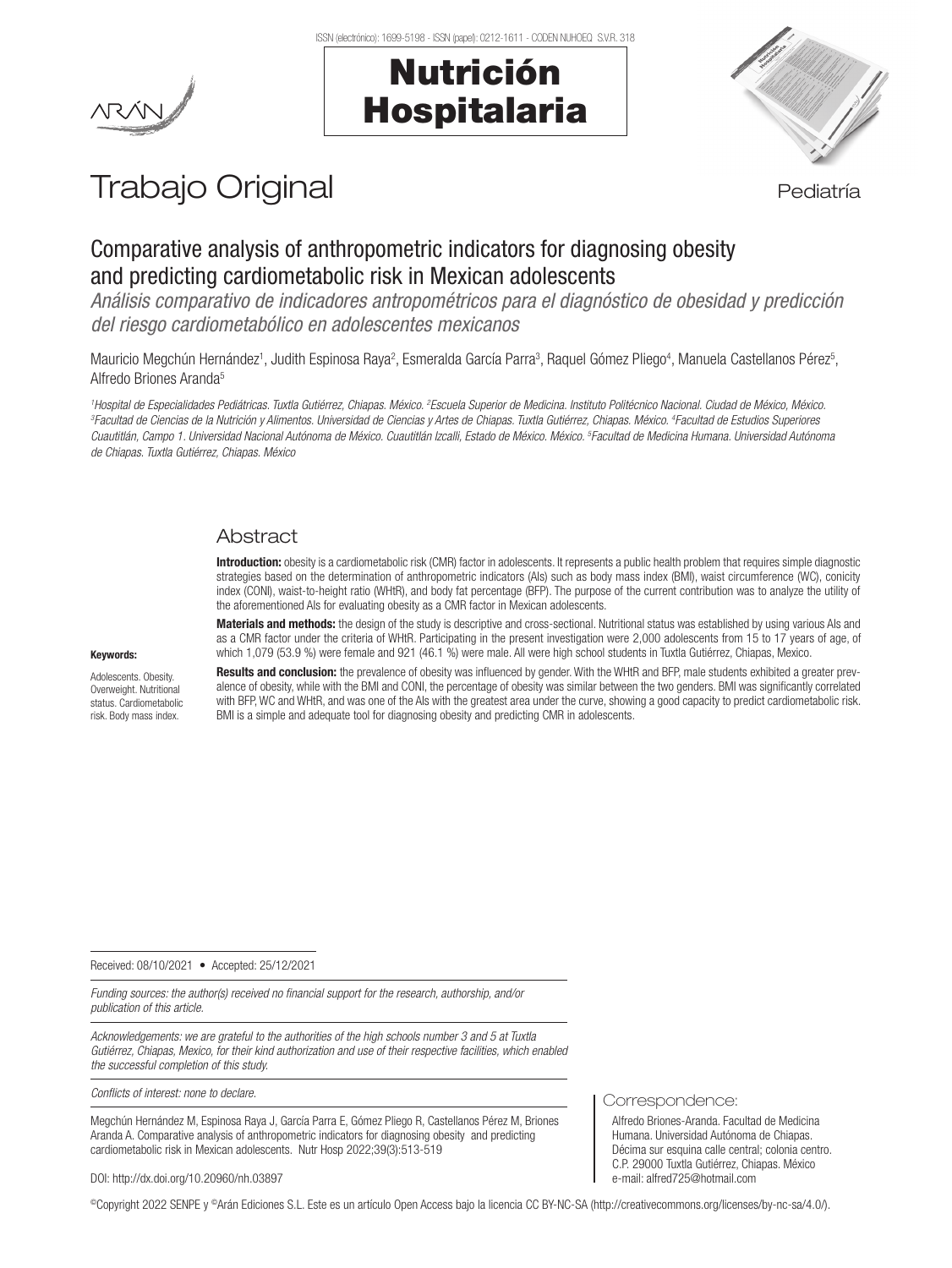## Resumen

Introducción: la obesidad es un factor de riesgo cardiometabolico (RCM) en los adolescentes y representa un problema de salud pública que requiere estrategias diagnosticas sencillas, basadas en la determinación de indicadores antropométricos (IA) como el índice de masa corporal (IMC), la circunferencia de la cintura (CC), el índice de conicidad (ICONI), el índice de cintura-talla (ICT) y el porcentaje de grasa corporal (PGC). El propósito del presente estudio fue analizar la utilidad de diversos IA (IMC, CC, ICONI, ICT y PGC) para evaluar la obesidad como factor de RCM en adolescentes mexicanos.

#### Palabras clave:

Adolescentes. Obesidad. Sobreneso. Estado nutricional. Riesgo cardiometabolico. Índice de masa corporal.

Materiales y métodos: el diseño del estudio fue descriptivo y transversal. Se analizó el estado nutricional mediante varios IA y el factor de RCM bajo los criterios del ICT. Este estudio fue conducido en 2000 adolescentes de entre 15 y 17 años, de los cuales 1079 (53,9 %) eran mujeres y 921 (46,1 %) varones, todos ellos estudiantes de nivel medio superior de Tuxtla Gutiérrez, Chiapas, México.

Resultados y conclusión: la prevalencia de la obesidad estuvo influenciada por el género: los varones presentaron una mayor prevalencia de obesidad con ICT y PGC, mientras que con IMC e ICONI, el porcentaje de obesidad fue similar entre ambos géneros. El IMC se correlacionó significativamente con el PGC, la CC y el ICT, y fue uno de los IA con mayor área bajo la curva, mostrando una buena capacidad para predecir el RCM. El IMC representa una herramienta sencilla y adecuada para el diagnóstico de obesidad y predecir el RCM en adolescentes.

### INTRODUCTION

Childhood obesity, a complex public health problem, is not only on the rise but has reached epidemic levels according to the World Health Organization (WHO) (1). This pathology, being of multifactorial origin, now affects developing and developed nations to the same degree (2).

A worldwide database reveals that 18 % of children and adolescents from 5 to 19 years of age suffer from obesity (3). Regarding 12- to 19-year-olds, the reported prevalence of obesity in the USA is 20.6 % (4), and in Mexico 38.4 % (2). Unfortunately, Mexico has the highest level of adolescent obesity in the world.

Since adolescence is marked by accelerated growth, the degree of adiposity depends on the balance between food intake and a large energy expenditure (5). Consequently, measuring the body dimensions of adolescents can favor the early detection of excess fat distribution and help prevent chronic diseases associated with obesity in adulthood (6). There are currently diverse methods of indirectly exploring the distribution of body fat, including anthropometric indicators (AIs) and bioelectrical impedance analysis (6,7).

It is crucial to determine the distribution of body fat because abdominal obesity constitutes a cardiometabolic risk (CMR) factor in children and adolescents (8,9). Body mass index (BMI), conicity index (CONI), and waist circumference (WC) have all proven to be valid as criteria for examining anatomical regions of adolescents (10). However, BMI is an inaccurate measure of abdominal obesity, as it does not reflect the distribution of body fat or differentiate between lean (fat-free) and adipose tissue mass (11). Although CONI can detect abdominal obesity (especially in adult women), it is of limited value for children and adolescents (12).

According to studies carried out on adolescents, body fat percentage (BFP) is intimately related to factors involved in CMR (6), and the waist-to-height ratio (WHtR) is more closely associated with CMR than WC or BMI (13). The importance of these findings is recognized by researchers who study the etiology of factors potentially participating in CMR, and thus inevitably influences their selection of the best AIs for determining such risk.

The selection of ideal AIs for assessing CMR may depend on the particular population in question. For example, the body composition of Latin Americans is distinct from that of Europeans. Even within Latin America, regional differences exist in the mixtures of populations. There are scarce reports in Mexico on the sensitivity and specificity of the various AIs for estimating CMR in adolescents. Hence, the principal aim of the current contribution was to analyze the usefulness of diverse AIs (BMI, WC, CONI, WHtR, and BFP) for evaluating obesity as a CMR factor in Mexican adolescents.

## **METHODS**

A descriptive, cross-sectional, and analytical study was conducted during 2019 in three public high schools in Tuxtla Gutiérrez, Chiapas, Mexico. Through convenience sampling, a group of 2,181 15- to 16-year-old adolescents was formed, all being in the first semester of high school (this being the equivalent of the tenth grade).

The response rate was 91.7 % and the exclusion criterion was the wish not to participate. The final sample consisted of 2,000 students, including 1,079 females (53.9 %) and 921 males (46.1 %). An informed consent was obtained from the corresponding parents or guardians. The protocol was reviewed and approved by the committee of the Mexican National Academy of Bioethics.

The nutritional status (NS) of adolescents was evaluated utilizing AIs and bioelectrical impedance analysis, with the support of dietitians trained in the techniques recommended by Lohman (14). The measurements were always performed in the morning under the following conditions: after a 12-hour fast and evacuation of the bladder, with participants wearing light clothing (shoes removed) and standing in an upright position. Additionally, the subjects were instructed to avoid previous exercise or the intake of diuretics.

Weight and BFP were determined on a bioelectrical impedance analysis scale (Tanita, model BC-533, Arlington Heights, Illinois, USA) with an accuracy of 100 grams. Height was measured using an ultrasonic stadiometer (Inkids Inlab), known to be accurate to 1 millimeter. WC was established with a latex tape measure (Bodyfit) having an accuracy of 1 millimeter. The latter measurement was taken at the midpoint between the lower edge of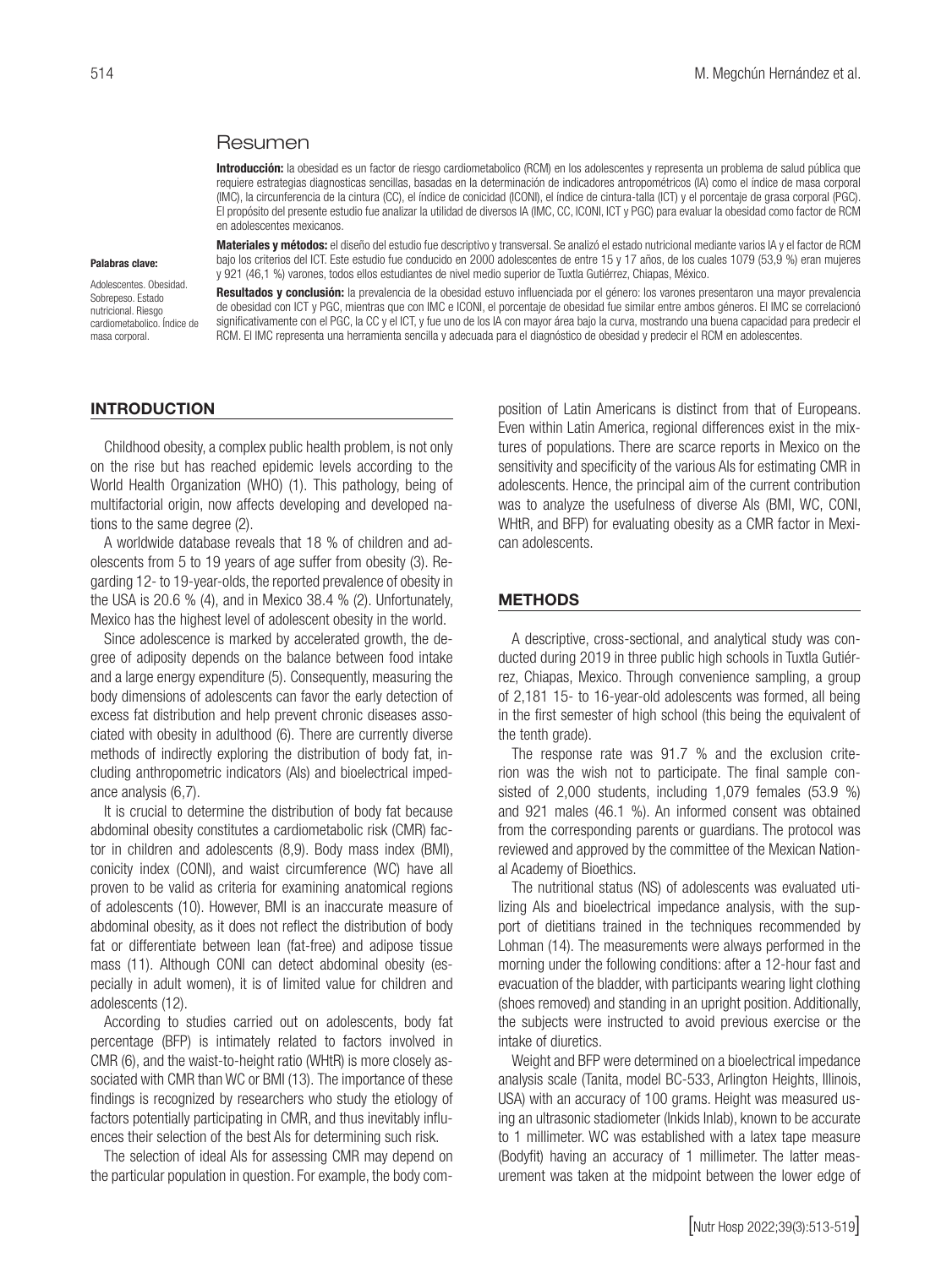the last rib and the upper limit of the Iliac crest, as indicated by the WHO guidelines. BMI was calculated by dividing weight (in kilograms) by height (in meters) squared, which allowed for the classification of the adolescents into categories of NS: underweight was considered at  $\leq 2$  standard deviation (SD), normal weight from  $-2$  to  $+1$  SD, overweight at  $> 1$  SD, and obesity  $at > 2$  SD, based on the Z-score proposed by the WHO for age and gender (15).

When diagnosing overweight and obesity by using WC, the optimal cut-off points employed were  $\geq 73.8$  and  $\geq 74.1$ centimeters for males, and  $\geq$  68.9 and  $\geq$  76.6 centimeters for females (16). The WHtR was calculated by dividing WC in centimeters by height in centimeters, thus classifying NS into overweight and obesity based on cut-off points for males ( $\geq$  0.458 and  $\geq$  0.463) and females ( $\geq$  0.445 and  $\geq$  0.468) (16). The CONI is found by multiplying a constant (0.19) by the square root of the quotient of body weight (in kilograms) divided by height (in meters), then dividing this number into WC (in meters). It allows for a classification of individuals of both genders into well-nourished  $(< 1.1$ ) and obese (≥ 1.1) (17).

The BFP catalogs adolescents by taking into account the percentiles for their age and gender: low in fat  $(P_3)$ , healthy  $(\geq P_4)$ , high in fat ( $\geq P_{q0}$ ), and obese ( $\geq P_{q7}$ ) (18). Finally, CMR was estimated in both genders by using the cut-off values of WHtR  $(≥ 0.55)$ .

A determination was made of central tendency measurements, position, and dispersion for continuous variables. The Kolmogorov-Smirnov test was applied to verify the normal distribution of quantitative variables ( $p > 0.05$ ). As the majority of values did not fit a normal distribution, a nonparametric statistical analysis was carried out. The Mann-Whitney *U-*test was applied to compare the average values of the various AIs. The possible link between gender and the prevalence of each category of NS (obesity and CMR) obtained with a given AI was evaluated by utilizing the chisquared test. The odds ratio was employed to establish the association between obesity and CMR. The level of significance was considered at  $p < 0.05$ .

To scrutinize the association between the different AIs, Pearson's correlation coefficient (*r*) was ascertained (considering  $r > 0.7$  as significant) and the dispersion was graphed. The coefficient of determination  $(R<sup>2</sup>)$  was calculated to explore the quantitative relation between AIs (Fig. 1).

Finally, receiver operating characteristic (ROC) curves were examined to assess the sensitivity and specificity of the various AIs (BMI, WC, CONI, and BFP) for estimating the CMR associated with obesity in adolescents. The area under the ROC curve (AU-ROC) served as an indicator of these AIs to predict obesity-related CMR. An AUROC value of 1 denotes a perfect predictive power for an AI, while a value  $\leq 0.05$  evidences the level of chance. The statistical package for social science (SPSS), version 22 (Chicago, IL, USA), was used for all statistical analyses.



## Figure 1.

Analysis of the correlation of diverse anthropometric indicators using Pearson's correlation coefficient (*i*) and the coefficient of determination (R<sup>2</sup>).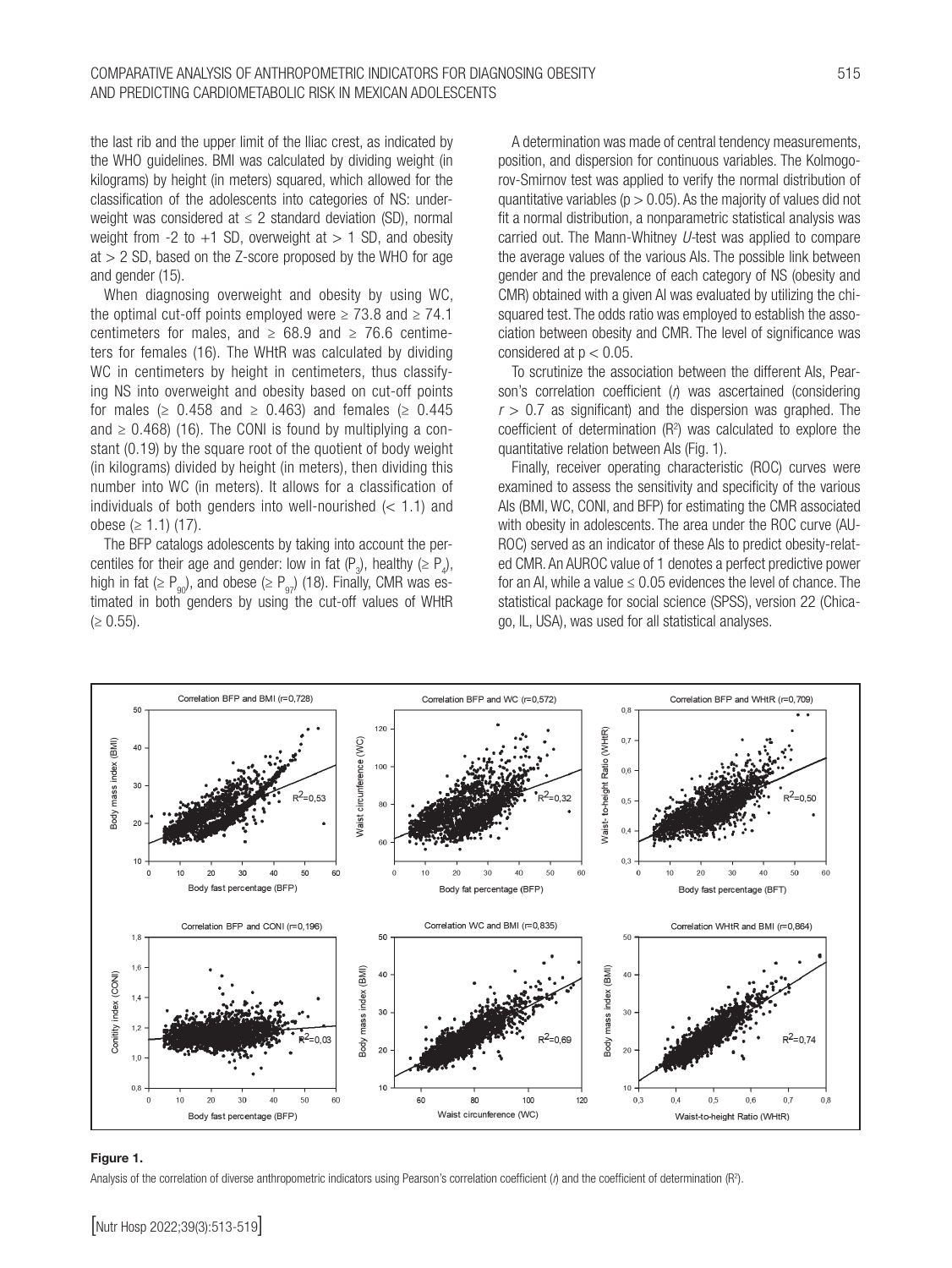## RESULTS

The upper part of table I shows the variables considered for the participants. Average (and SD) age was 15.27 (0.44) years, weight was 59.36 (12.89) kilograms, height was 161.3 (8.2) centimeters, and WC was 76.1 (9.9) centimeters. The average values were higher for males than females regarding weight, height, WC, and CONI. Among females, they were greater for BMI, WHtR, and BFP.

The lower part of table I includes the five AIs presently employed, of which CONI portrayed the highest prevalence of obesity, with 81.7 % (1,634 individuals). In second place was WHtR, defining obesity at 48.4 % (968), followed by WC with 45.4 % (908). BMI and BFP detected the lowest prevalence of obesity, 11.7 % (235) and 11.3 % (227), respectively. The chi-squared test demonstrated that NS was dependent on gender for four of the five AIs (WHtR, WC, CONI, and BFP). Overweight was identified in more males than females — BMI revealed 15 % (301) and 10.9 % (218); WHtR revealed 9 % (180) and 1.5 % (30); and WC revealed 19.4 % (388) and 2.1 % (42), respectively. Likewise, obesity was more prevalent in males than females when measured by the WHtR and BFP, finding 29 % (580) *vs.* 19.4 % (388) and 6.85 % (185) *vs.* 4.5 % (90), respectively. Contrarily, the percentage of obesity was greater in males than females when using WC (24.6 % (492) *vs.* 20.8 % (416), respectively), and

Table I. Comparison of the nutritional status (NS) of study participants by gender, based on anthropometric indicators

| <b>Anthropometric</b><br><b>indicators</b> |               | Total (n = 2000)* |               | Males (n = $921$ )* |                | <b>Females</b><br>$(n = 1079)^*$ |               | <b>U Mann-Whitney</b> |  |
|--------------------------------------------|---------------|-------------------|---------------|---------------------|----------------|----------------------------------|---------------|-----------------------|--|
| Weight (kg)                                |               | 59.36 (12.89)     |               | 62.26 (13.43)       |                | 56.89 (11.87)                    |               | 374606 <sup>+</sup>   |  |
| Height (cm)                                |               | 161.30 (8.2)      |               | 167.07 (6.59)       |                | 156.50 (6.08)                    |               | 109614t               |  |
| BMI (kg/m <sup>2</sup> )                   |               | 22.30(5.3)        |               | 22.25 (4.36)        |                | 23.19 (4.50)                     |               | 426040 <sup>+</sup>   |  |
| <b>WC</b>                                  |               | 76.10 (9.9)       |               | 77.40 (10.56)       |                | 75.11 (9.28)                     |               | 437546 <sup>+</sup>   |  |
| <b>WHtR</b>                                |               | 0.47(0.06)        |               | 0.46(0.06)          |                | 0.48(0.05)                       |               | 398768 <sup>+</sup>   |  |
| CONI                                       |               | 1.15(0.07)        |               | 1.16(0.07)          |                | 1.14(0.07)                       |               | 414196 <sup>+</sup>   |  |
| <b>BFP</b>                                 |               | 23.22 (9.37)      |               | 17.79 (8.93)        |                | 27.86 (6.93)                     |               | 167278 <sup>t</sup>   |  |
|                                            | <b>NS</b>     | n                 | $\frac{0}{0}$ | n.                  | $\frac{0}{0}$  | n                                | $\frac{0}{0}$ | $\chi^2$              |  |
| BMI (kg/m <sup>2</sup> )                   | Underweight   | 33                | 1.65          | 16                  | 0.80           | 17                               | 0.85          | 5.49                  |  |
|                                            | Normal weight | 1213              | 60.65         | 644                 | 32.20          | 569                              | 28.45         |                       |  |
|                                            | Overweight    | 519               | 25.95         | 301                 | 15.05          | 218                              | 10.90         |                       |  |
|                                            | Obesity       | 235               | 11.75         | 118                 | 5.90           | 117                              | 5.85          |                       |  |
| <b>WHtR</b>                                | Overweight    | 210               | 10.50         | 180                 | $\overline{9}$ | 30                               | 1.50          | $50.16*$              |  |
|                                            | Obesity       | 968               | 48.40         | 580                 | 29             | 388                              | 19.40         |                       |  |
| <b>WC</b>                                  | Overweight    | 430               | 21.50         | 388                 | 19.40          | 42                               | 2.10          | 240.06 <sup>‡</sup>   |  |
|                                            | Obesity       | 908               | 45.40         | 416                 | 20.80          | 492                              | 24.60         |                       |  |
| CONI                                       | Eutrophic     | 366               | 18.30         | 243                 | 12.15          | 123                              | 6.15          | $27.92^{\ddagger}$    |  |
|                                            | Obesity       | 1634              | 81.70         | 836                 | 41.80          | 798                              | 39.90         |                       |  |
| <b>BFP</b>                                 | Low in fat    | 141               | 7.05          | 64                  | 3.20           | 77                               | 3.85          | 76.56 <sup>‡</sup>    |  |
|                                            | Healthy       | 1316              | 65.80         | 776                 | 38.80          | 540                              | 27            |                       |  |
|                                            | High in fat   | 316               | 15.80         | 102                 | 5.10           | 214                              | 10.70         |                       |  |
|                                            | Obesity       | 227               | 11.35         | 137                 | 6.85           | $90\,$                           | 4.50          |                       |  |

*BMI: body mass index; WHtR: waist-to-height ratio; WC: waist circumference; CONI: conicity index; BFP: body fat percentage. \*Mean (standard deviation). † Significant difference between males and females, Mann-Whitney U-test; z-score (p < 0.001). ‡ Significant associations between gender and nutritional status (NS), chi-squared test (*χ*<sup>2</sup> ) (p < 0.001).*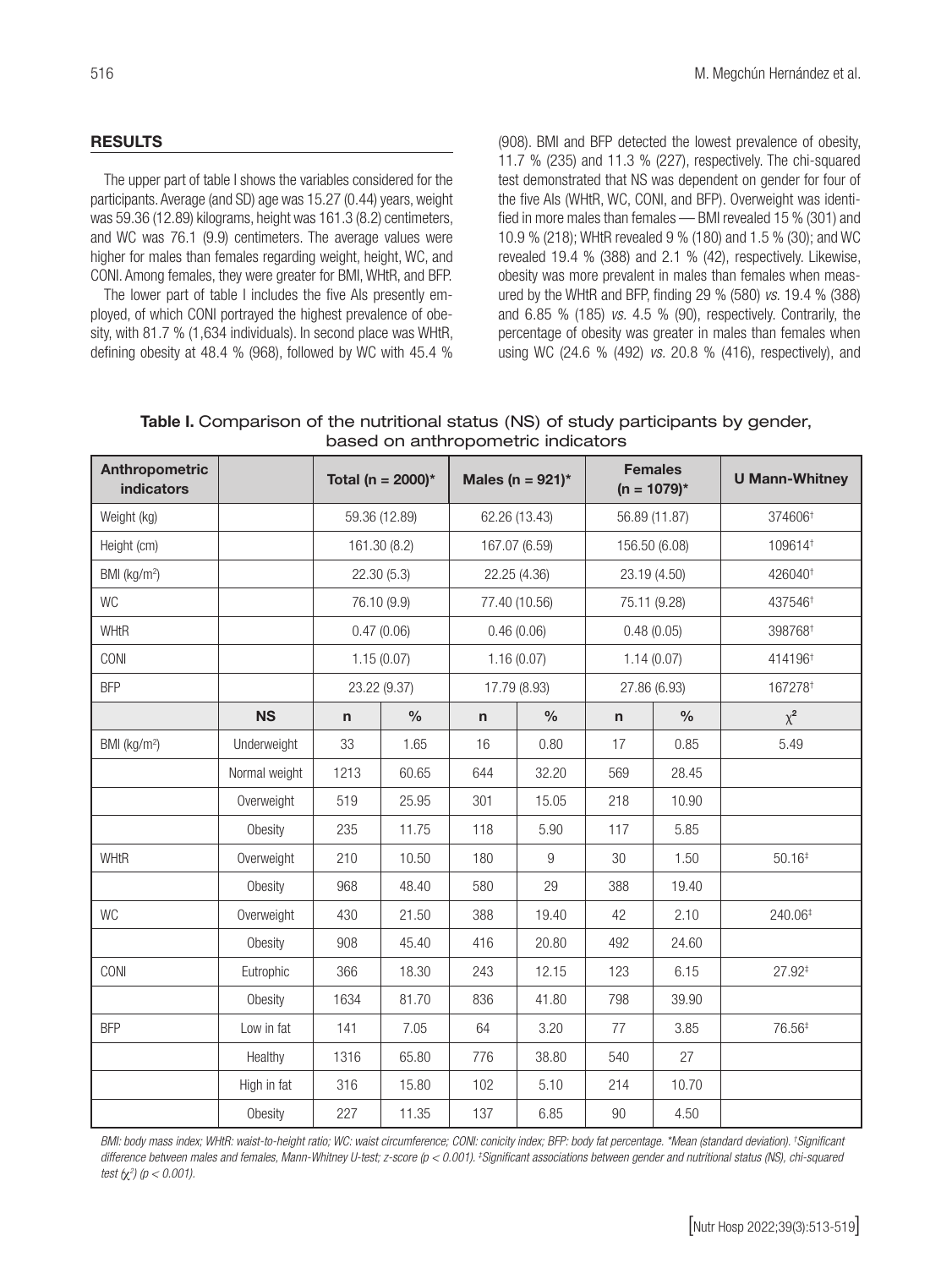similar in the two genders based on BMI and CONI, displaying 5.9 % (118) and 5.8 % (117) for the former disease, and 41.8 % (836) and 39.9 % (798) for overweight.

Both the correlation coefficient and determination coefficient evidenced a positive and significant relationship of BFP with BMI and WHtR. A similar correlation was also detected between WC and BMI or WHtR and BMI. No significant relation was observed between BFP and WC or BPF and CONI.

In all cases of obesity as diagnosed by the different AIs, a significant association existed with CMR (Table II). With the cut-off values of WHtR to define CMR, the association of the latter was strongest with obesity as identified by WC, and strong with the classification based on BMI, followed by obesity as detected with CONI and finally BFP.

The discriminatory power of diverse AIs for estimating CMR is described in table III. For both genders, BMI gave the best AUROC, as well as the highest percentage for specificity and the greatest positive predictive value (PPV). In contrast, the AUROCs for WC and CONI were  $< 0.8$ .

## **DISCUSSION**

The gender-based determination of NS in adolescents by utilizing the criteria associated with AIs represents an essential means of monitoring growth and development (19). The values of two of the five AIs currently examined (WHtR and BFP) were

| Anthropometric indicators for |                    | <b>WHtR</b>        |                 | <b>OR</b> |                 |  |
|-------------------------------|--------------------|--------------------|-----------------|-----------|-----------------|--|
|                               | diagnosing obesity | <b>Without CMR</b> | <b>With CMR</b> |           | 95 % CI         |  |
| BMI                           | Overweight         | 472                | 47              | 25.71     | 17.01-38.87*    |  |
|                               | Obesity            | 66                 | 169             |           |                 |  |
| <b>WC</b>                     | Overweight         | 429                |                 | 139.65    | 19.51-999.54*   |  |
|                               | Obesity            | 685                | 223             |           |                 |  |
| CONI                          | Eutrophic          | 363                | 3               | 18.92     | $6.02 - 59.47*$ |  |
|                               | Obesity            | 1413               | 221             |           |                 |  |
| <b>BFP</b>                    | High in fat        | 261                | 55              |           | $6.82 - 15.29*$ |  |
|                               | Obesity            | 72                 | 155             | 10.21     |                 |  |

Table II. The correlation of obesity and cardiometabolic risk

*BMI: body mass index; WHtR: waist-to-height ratio; WC: waist circumference; CONI: conicity index; BFP: body fat percentage; 95 % CI: 95 % confidence interval. The cardiometabolic risk (CMR) was estimated by using the WHtR cut-off points. \*Significant associations between obesity and CMR, based on the odds ratio (OR) test; z-score (p < 0.001).*

| Table III. Efficacy of anthropometric indicators for predicting obesity-related |
|---------------------------------------------------------------------------------|
| cardiometabolic risk in adolescents                                             |

| Anthropometric<br><b>Indicators</b> | <b>AUROC (95 % CI)</b> | Sensitivity, % | Specificity, % | <b>SE</b> | PPV $(% )$ | NPV $(%)$ |
|-------------------------------------|------------------------|----------------|----------------|-----------|------------|-----------|
| Females<br><b>WC</b>                | $0.642(0.626 - 0.658)$ | 99.2           | 29.4           | 0.006     | 33.1       | 99.8      |
| BMI                                 | $0.817(0.777 - 0.856)$ | 66.1           | 97.2           | 0.019     | 77.9       | 95.1      |
| CONI                                | $0.621(0.603 - 0.638)$ | 98.5           | 25.6           | 0.007     | 16.3       | 99.1      |
| <b>BFP</b><br>Males                 | $0.848(0.810 - 0.885)$ | 73.3           | 96.2           | 0.019     | 74.4       | 96.0      |
| <b>WC</b>                           | $0.756(0.739 - 0.773)$ | 99.9           | 51.3           | 0.008     | 17.2       | 99.0      |
| <b>BMI</b>                          | $0.929(0.897 - 0.961)$ | 90.5           | 95.2           | 0.022     | 65.8       | 99.0      |
| CONI                                | $0.567(0.550-0.583)$   | 98.8           | 14.5           | 0.006     | 10.5       | 99.1      |
| <b>BFP</b>                          | $0.789(0.737 - 0.841)$ | 62.3           | 95.5           | 0.026     | 58.8       | 96.1      |

*AUROC: area under the ROC curve; 95 % CI: 95 % confidence interval; SE, standard error; PPV: positive predictive value; NPV: negative predictive value; BMI: body mass index; WC: waist circumference; CONI: conicity index; BFP: body fat percentage.*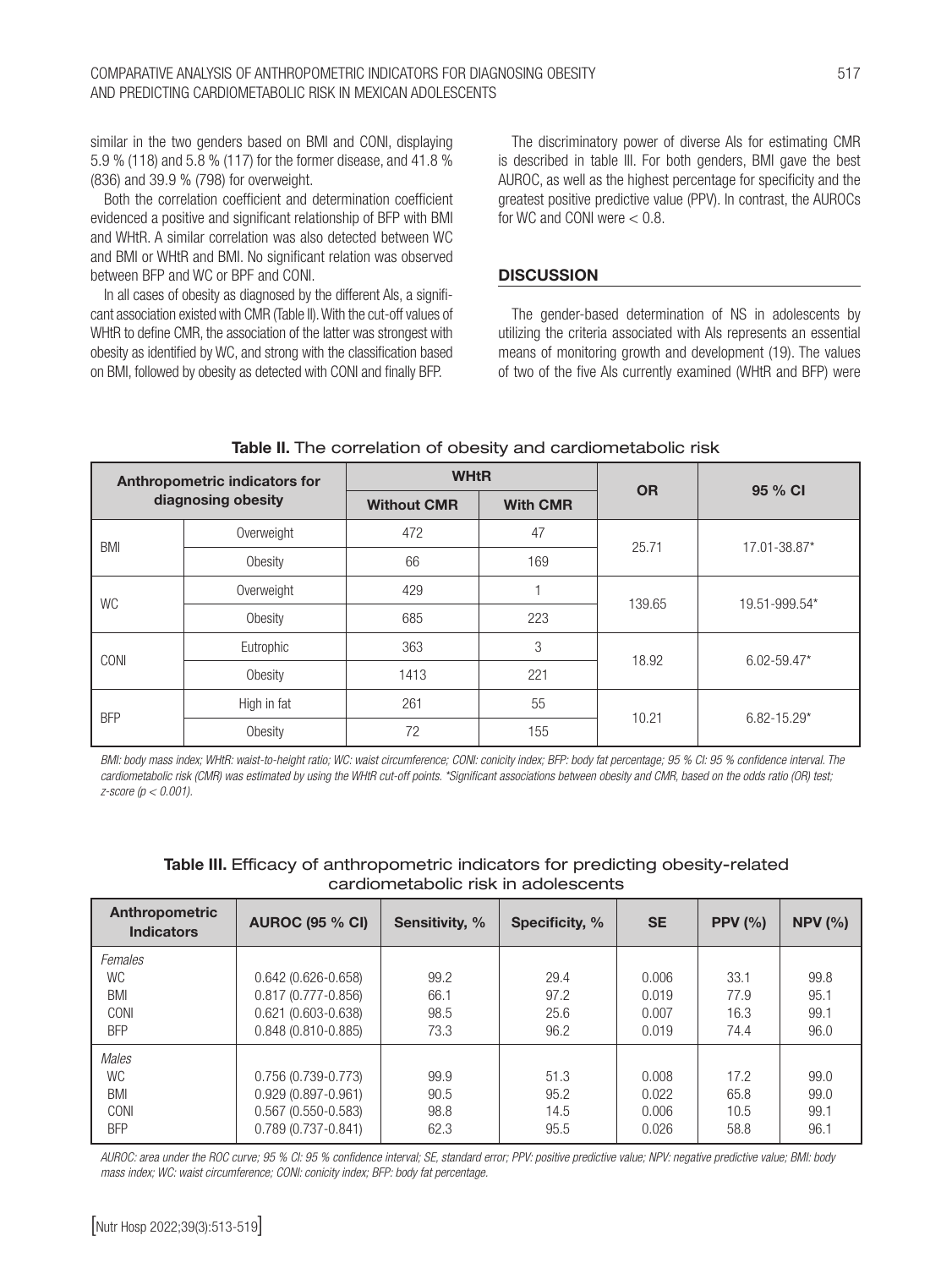significantly higher in female than in male adolescents, which coincides with the findings reported by similar previous studies (7,17). This may be linked to the phenotypic characteristics of each gender regarding height and distribution of body fat (20).

Although a significant correlation was found between CMR and obesity when determining the latter with various AIs, it is necessary to carry out an in-depth analysis of the strengths and weaknesses of each of these parameters for diagnosing obesity and predicting CMR in adolescents. Accordingly, obesity, as evaluated by using WC, was significantly associated with CMR, but this feature was overshadowed by lack of correlation with BPF, low PPV, and an AUROC near 0.5 in women, possibly due to the absence of the correction factor represented by height (21). When the factor of height was considered by using the WHtR to classify overweight, a strong association emerged with cardiovascular risk factors (22). Consequently, the CMR of adolescents should not be assessed by employing WC alone but rather in combination with other AIs and biochemical studies.

On the other hand, the values of WHtR served as a reference to evaluate the degree of CMR (8) expressed by each of the other AIs employed, judging by the results of previous studies, the great capacity of WHtR for diagnosing obesity, and the strong correlation found presently with BFP and BMI. Nevertheless, we recognize the need to complement this estimate of CMR in future research by comparing WHtR with the previously established gold standards, especially the lipid profile and fasting glucose (23).

Of the five AIs employed presently, CONI portrayed the highest percentage of obesity (81.7 %) in both genders. The better capacity of CONI, as compared to WHtR, for detecting obesity was described in a study on 1,519 Venezuelan children and adolescents between 3 and 16 years of age (27). The diagnostic capacity of the CONI may be linked to multiple factors considered in its formulation (weight, height, and WC), thus allowing for a global assessment of body fat distribution (24).

However, CONI did not significantly correlate with BPF, and displayed the lowest PPV percentage. The current data show it to be unsuitable for predicting CMR in adolescents, in agreement with a previous report (10). This could be related to the well-known influence of the hormonal factor on the changes in body fat distribution that occur during adolescence (15).

BFP showed a strong correlation with the majority of the AIs herein examined (BMI, WC, and WHtR), and had a significant capability for predicting cardiometabolic risk, although its AUROC was different between women and men. The latter difference was probably due to the multiple factors that affect bioelectrical impedance analysis, including age, ethnicity, and degree of body fat (25). Since body fat alters body geometry and the distribution of water in the organism, it can negatively affect the relevance of bioelectrical impedance analysis with respect to obesity (25). A comparative study demonstrated the superior capability of X-ray absorptiometry over bioelectrical impedance analysis for quantifying BFP in Colombian children and adolescents (26). Thus, this AI can be used as a complementary tool for diagnosing obesity and predicting CMR.

Interestingly, BMI shares diverse similarities with BFP, such as its capacity to diagnose obesity, its positive and significant relation with other AIs (BFP, WC, and WHtR), and its great predictive capability as regards CMR. This is in line with other studies on adolescents in the USA (27) and Colombia (13), which have found BMI to be instrumental for evaluating the association of different factors with CMR, similar to WC and WHtR. Moreover, BMI proved to be better than WC for predicting CMR in patients suffering from metabolic syndrome (28-30).

It is of particular interest to examine the similarity between the prevalence of obesity detected with BMI and BFP and the high correlation found between both indicators. Previous reports have indicated the significant capacity of BMI to predict BFP in adolescents (31). However, the efficacy of each of these two AIs changes with age. In another study, involving Latin American young adults from 18 to 31 years, BMI was significantly less effective than BFP for detecting diagnosed obesity (32). Hence, the advantage represented by BMI for diagnosing obesity and predicting CMR in adolescents should be taken into account by doctors working at the primary health care level.

In conclusion, BMI proved to be a suitable parameter for diagnosing obesity and predicting CMR in adolescents, and showed a close relationship between these two conditions. Furthermore, it is a nonexpensive, easy to apply technique for clinics and hospitals. The ability to identify such alterations would help to consolidate good eating habits during adolescence.

## **REFERENCES**

- 1. Balakumaran J, Kao YY, Wang KW, Ronen GM, MacKillop J, Thabane L, et al. Translating knowledge into action to prevent pediatric and adolescent diabesity: a meeting report. Adolesc Health Med Ther 2019;10:91-101. DOI: 10.2147/AHMT.S209922
- 2. Encuesta Nacional de Salud y Nutrición (ENSANUT 2018). Presentación de resultados [Internet]; 2018 [cited September 17, 2019]. Available from: https://ensanut.insp.mx/encuestas/ensanut2018/doctos/informes/ensanut\_2018\_presentacion\_resultados.pdf
- 3. World Health Organization. Overweight and obesity [Internet]. World Health Organization. 2016 [cited July 16, 2020]. Avaliable from: https://www.who. int/gho/ncd/risk\_factors/overweight\_obesity/overweight\_adolescents/en/
- 4. Hales CM, Carroll MD, Fryar CD, Ogden CL. Prevalence of obesity among adults and youth: United States, 2015-2016. NCHS Data Brief 2017;(288):1-8.
- 5. Soliman A, Sanctis VD, Elalaily R. Nutrition and pubertal development. Indian J Endocrinol Metab 2014;18(Suppl 1):S39. DOI: 10.4103/2230-8210.145073
- 6. Sese M, Moreno LA, Censi L, Bresidenassel C, González-Gross M, Sjöström M, et al. Association of body composition indices with insulin resistance in European adolescents: the HELENA study. Nutr Hosp 2016;33(3):257. DOI: 10.20960/nh.257
- 7. Aguilar Cordero MJ, González Jiménez E, García García CJ, García López P, Álvarez Ferre J, Padilla López CA, et al. Comparative study of the effectiveness of body mass index and the body-fat percentage as methods for the diagnosis of overweight and obesity in children. Nutr Hosp 2012;27(1):185- 91. DOI: 10.1590/S0212-16112012000100022
- 8. Arnaiz P, Acevedo M, Díaz C, Bancalari R, Barja S, Aglony M, et al. Waist-Height ratio as a predictor if cardio-metabolic risk in children. Rev Chil Cardiol 2010;29(3):281-8. DOI: 10.4067/S0718-85602010000300001
- 9. Pajuelo Ramírez J, Sánchez Abanto J, Álvarez Dongo D, Tarqui Mamani C, Bustamente Valdivia A. La circunferencia de la cintura en adolescentes del Perú. An Fac Med 2016;77(2):111-6. DOI: 10.15381/anales.v77i2.11814
- 10. Oliveira RG, Guedes DP. Performance of anthropometric indicators as predictors of metabolic syndrome in Brazilian adolescents. BMC Pediatr 2018;18(1):33. DOI: 10.1186/s12887-018-1030-1